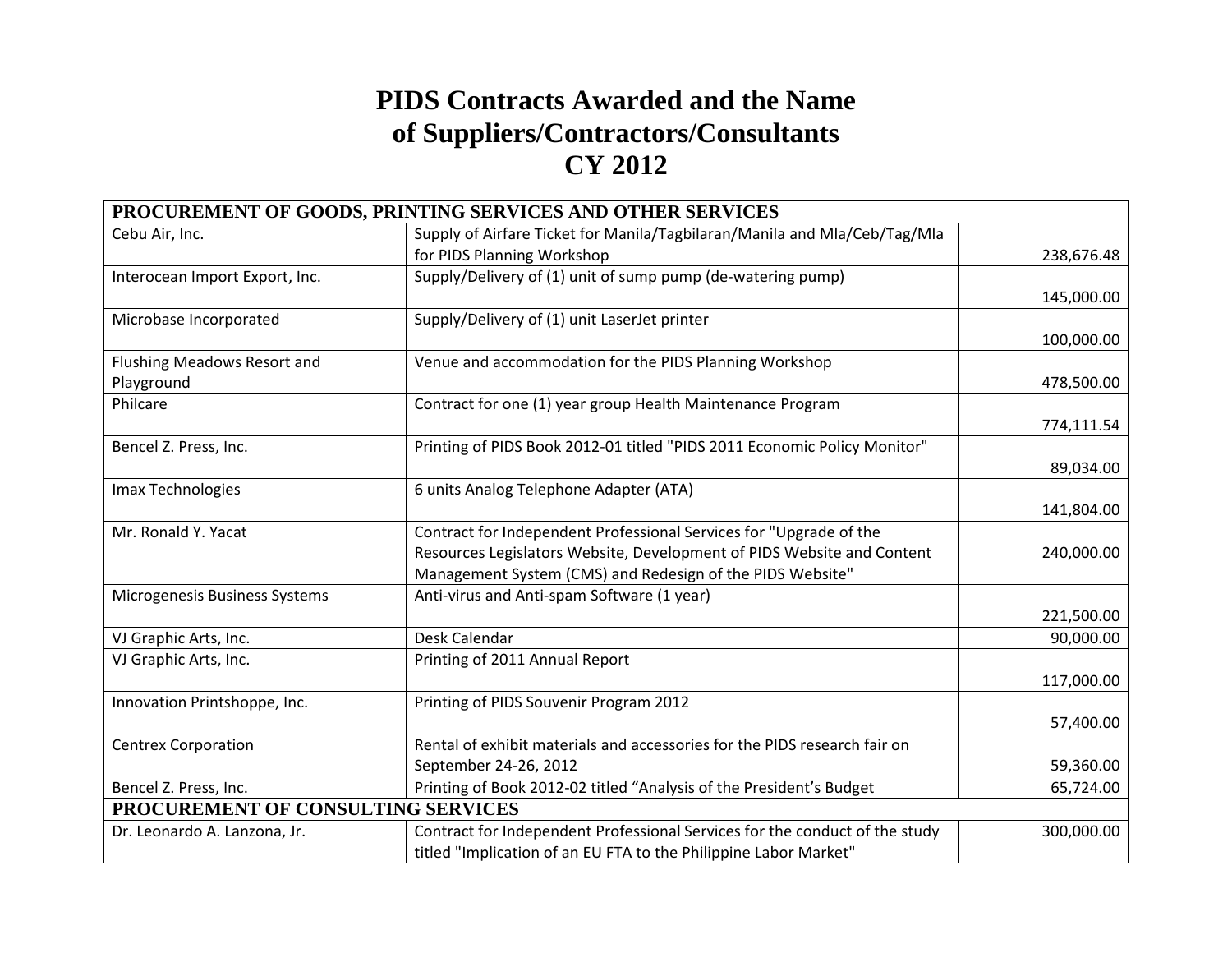| Dr. Tereso S. Tullao, Jr.           | Contract for Independent Professional Services for the conduct of the study<br>titled "Issues and Prospects on the Movement of Natural Persons and<br>Temporary Migration in Philippine European Union Partnership"                                                                                                                            | 250,000.00 |
|-------------------------------------|------------------------------------------------------------------------------------------------------------------------------------------------------------------------------------------------------------------------------------------------------------------------------------------------------------------------------------------------|------------|
| Atty. Antonio Gabriel La Viña       | Contract for Independent Professional Services for the conduct of the study<br>titled "Environmental Aspects of a Potential Philippine-European Union Free<br>Trade Agreement"                                                                                                                                                                 | 300,000.00 |
| Mr. Oscar M. Picazo                 | Contract for Independent Professional Services for the conduct of the "PIDS-<br>Rockefeller Foundation Project on Health Market Innovations in the<br>Philippines"                                                                                                                                                                             | 399,000.00 |
| Dr. George Manzano                  | Contract for Independent Professional Services for the conduct of the study<br>titled "An Analysis of Offensive and Defensive Interests in the Manufacturing<br>Sector for the Proposed Philippine EU-AFTA (Trade in Goods)"                                                                                                                   | 335,000.00 |
| Atty. Lai-lynn Angelica B. Barcenas | Contract for Independent Professional Services for the conduct of the study<br>titled "An Analysis of Specific Legal and Trade-Related Issues in a Possible<br>PH-EU Economic Partnership: The Philippine Constitution, Competition<br>Policy, Government Procurement, Intellectual Property Rights, Dispute<br>Settlement and Trade Remedies" | 250,000.00 |
| Dr. Federico M. Macaranas           | Contract for Independent Professional Services for the conduct of the study<br>titled "Assessment of Philippine Foreign Service Posts (FSPS) and the<br>International Commitments Fund of the Department of Foreign Affairs"                                                                                                                   | 344,828.00 |
| Dr. Rachel H. Racelis               | Contract for Independent Professional Services for the conduct of the study<br>titled "Intergenerational Transfers, Population Aging and Social Protection in<br>Asia"                                                                                                                                                                         | 120,000.00 |
| Ms. Debbie M. Gundaya               | Contract for Independent Professional Services for the conduct of the study<br>on the Development of Comprehensive Industry Plan and Sectoral Roadmaps                                                                                                                                                                                         | 344,826.00 |
| Mr. Remrick E. Patagan              | Contract for Independent Professional Services for the conduct of the study<br>on Grants-in-Aid for Research Development and Extension (RDE) for State<br>Universities and Colleges (SUCs)                                                                                                                                                     | 185,365.50 |
| Ms. Gerille Hope E. Patagan         | Contract for Independent Professional Services for the conduct of the<br>Review of Laws and Bills Pertaining to Scholarship Program "                                                                                                                                                                                                          | 185,500.00 |
| Mr. Conrado S. Perreras             | Contract for Independent Professional Services for the conduct of the study<br>titled "Formulation of the Philippine Bamboo Industry Roadmap"                                                                                                                                                                                                  | 490,000.00 |
| Dr. Renato Cruz de Castro           | Contract for Independent Professional Services for the conduct of the study<br>titled "The Political-Diplomatic Aspect of a Philippine-Taiwan Economic<br>Cooperation Framework Agreement (ECFA)"                                                                                                                                              | 250,000.00 |